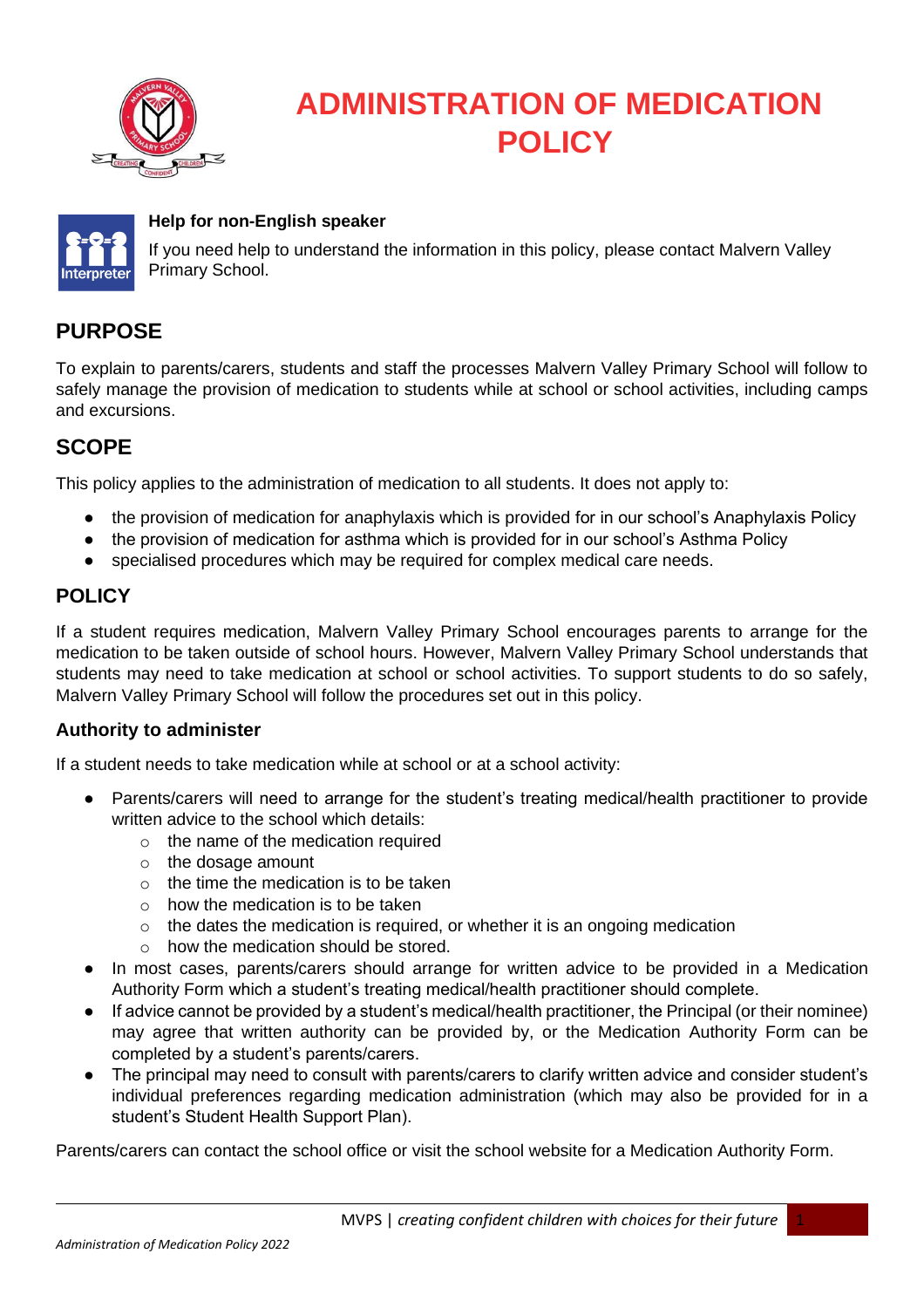## **Administering medication**

Any medication brought to school by a student needs to be clearly labelled with:

- the student's name
- the dosage required
- the time the medication needs to be administered.

Parents/carers need to ensure that the medication a student has at school is within its expiry date. If school staff become aware that the medication a student has at school has expired, they will promptly contact the student's parents/carers who will need to arrange for medication within the expiry date to be provided.

If a student needs to take medication at school or a school activity, the principal (or their nominee) will ensure that:

- 1. Medication is administered to the student in accordance with the Medication Authority Form so that:
	- the student receives their correct medication
	- in the proper dose
	- via the correct method (for example, inhaled or orally)
	- at the correct time of day.
- 2. A log is kept of medicine administered to a student.
- 3. Where possible, two staff members will supervise the administration of medication.
- 4. The teacher in charge of a student at the time their medication is required:
	- is informed that the student needs to receive their medication
	- if necessary, release the student from class to obtain their medication.

#### *Self-administration*

In some cases, it may be appropriate for students to self-administer their medication. The principal may consult with parents/carers and consider advice from the student's medical/health practitioner to determine whether to allow a student to self-administer their medication.

If the Principal decides to allow a student to self-administer their medication, the Principal may require written acknowledgement from the student's medical/health practitioner, or the student's parents/carers that the student will self-administer their medication.

#### **Storing medication**

The Principal (or their nominee) will put in place arrangements so that medication is stored:

- securely to minimise risk to others
- in a place only accessible by staff who are responsible for administering the medication
- away from a classroom (unless quick access is required)
- away from first aid kits
- according to packet instructions, particularly in relation to temperature

For most students, Malvern Valley Primary School will store student medication in the First Aid room.

The Principal may decide, in consultation with parents/carers and/or on the advice of a student's treating medical/health practitioner:

- that the student's medication should be stored securely in the student's classroom if quick access might be required
- to allow the student to carry their own medication with them, preferably labelled and in the original packaging if:
	- o the medication does not have special storage requirements, such as refrigeration
	- $\circ$  doing so does not create potentially unsafe access to the medication by other students.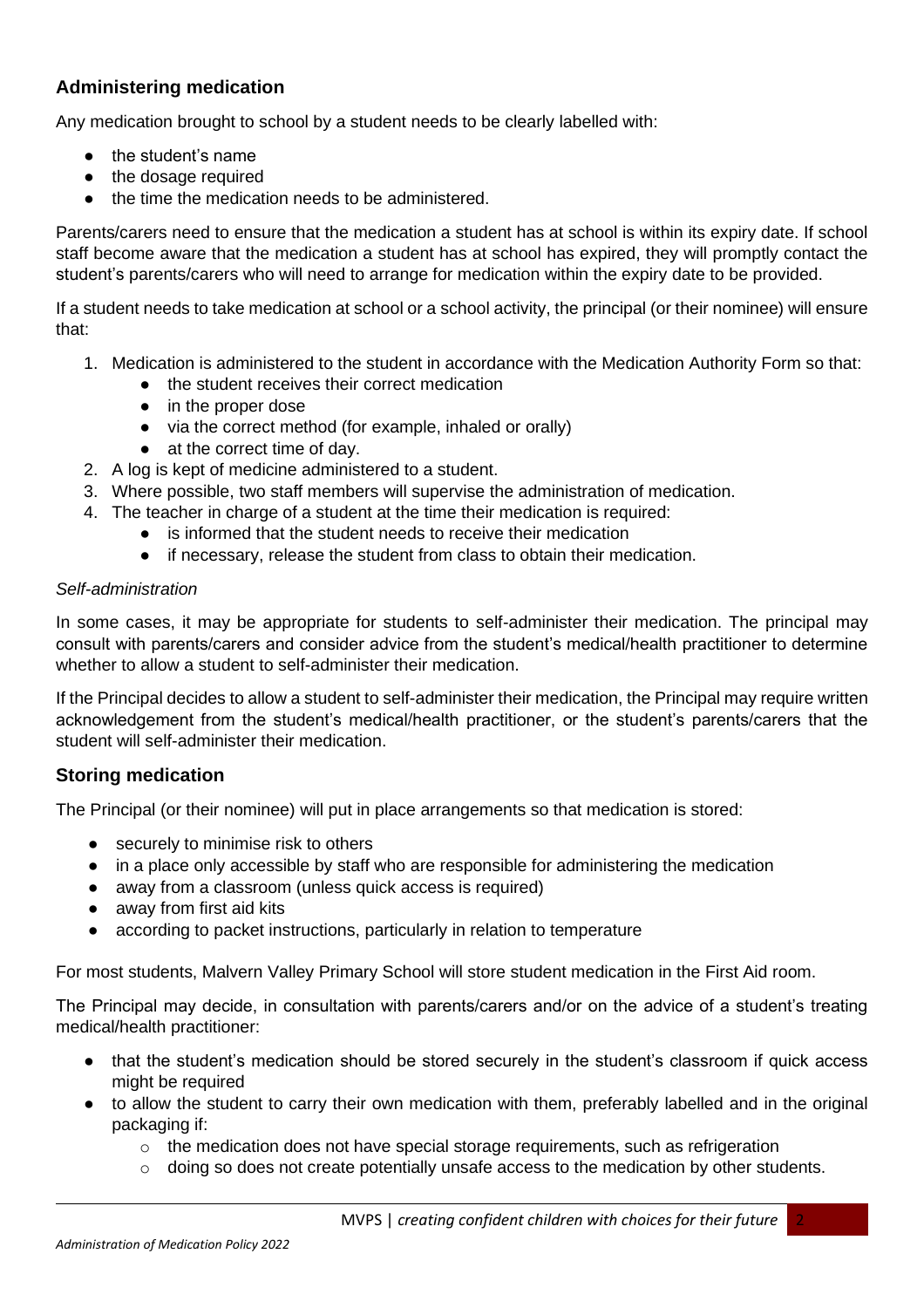## **Warning**

Malvern Valley Primary School will not:

- in accordance with Department of Education and Training policy, store or administer analgesics such as aspirin and paracetamol as a standard first aid strategy as they can mask signs and symptoms of serious illness or injury
- allow a student to take their first dose of a new medication at school in case of an allergic reaction. This should be done under the supervision of the student's parents, carers or health practitioner
- allow use of medication by anyone other than the prescribed student except in a life-threatening emergency, for example if a student is having an asthma attack and their own puffer is not readily available.

## **Medication error**

If a student takes medication incorrectly, staff will endeavour to:

| <b>Step</b>    | <b>Action</b>                                                                                                                |
|----------------|------------------------------------------------------------------------------------------------------------------------------|
| 1 <sub>1</sub> | If required, follow first aid procedures outlined in the student's Health Support Plan or other                              |
|                | medical management plan.                                                                                                     |
| 2.             | Ring the Poisons Information Line, 13 11 26 and give details of the incident and the student.                                |
| 3.             | Act immediately upon their advice, such as calling Triple Zero "000" if advised to do so.                                    |
| 4.             | Contact the student's parents/carers or emergency contact person to notify them of the<br>medication error and action taken. |
| 5.             | Review medication management procedures at the school in light of the incident.                                              |
|                |                                                                                                                              |

In the case of an emergency, school staff may call Triple Zero "000" for an ambulance at any time.

## **COMMUNICATION**

This policy will be communicated to our school community in the following ways:

- included in staff induction processes
- available publicly on our school's website
- discussed at staff briefings/meetings as required
- made available in hard copy from school administration upon request

## **FURTHER INFORMATION AND RESOURCES**

The Department's Policy and Advisory Library (PAL):

- [Medication Policy](https://www2.education.vic.gov.au/pal/medication/policy)
- **[First Aid for Students and Staff Policy](https://www2.education.vic.gov.au/pal/first-aid-students-and-staff/policy)**

Other relevant School policies and documents can be found on the [website.](https://mvps.vic.edu.au/community/#policies)

## **POLICY REVIEW AND APPROVAL**

| Policy last reviewed | May 2022 |
|----------------------|----------|
|----------------------|----------|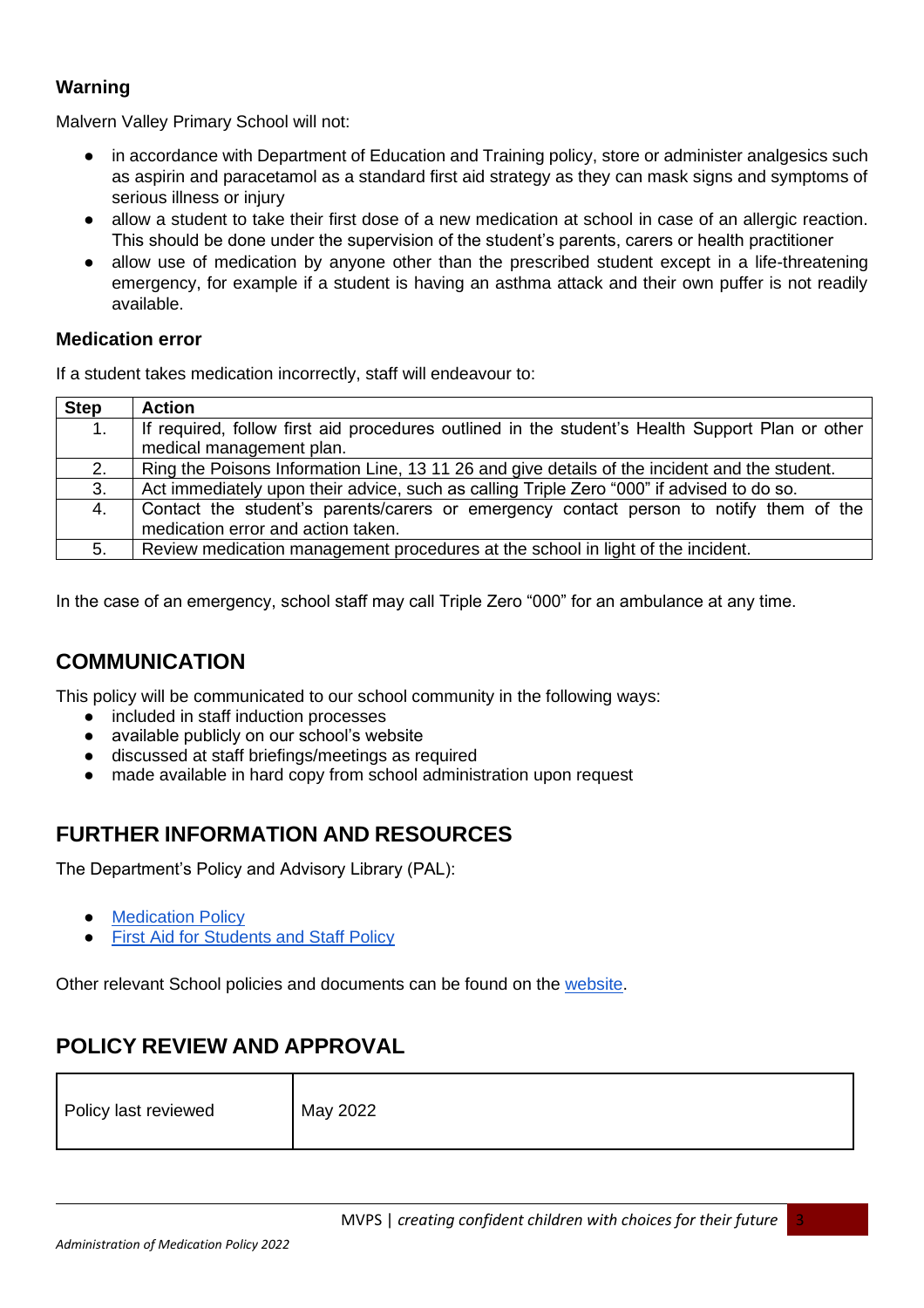| Approved by                | Principal |
|----------------------------|-----------|
| Next scheduled review date | May 2025  |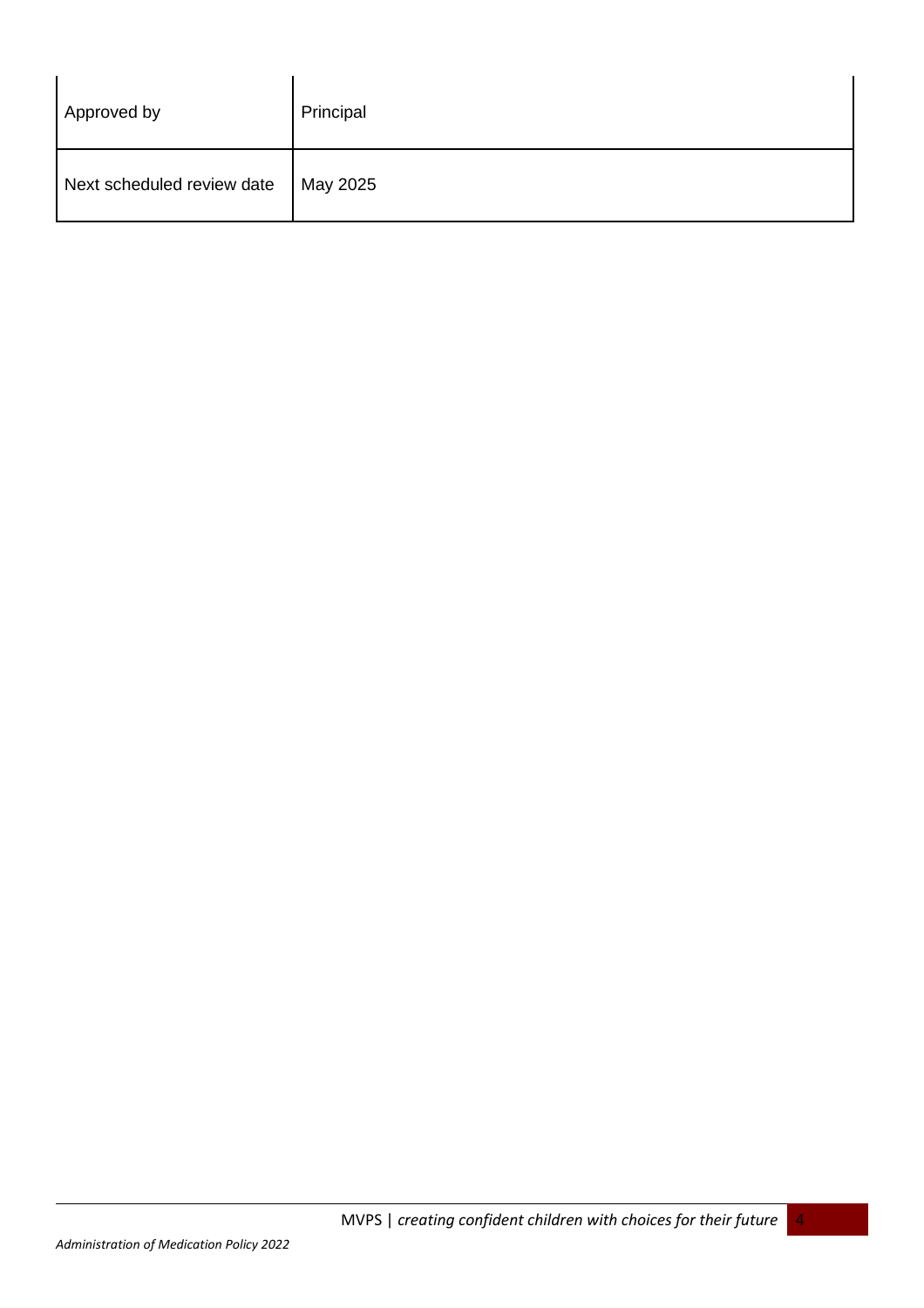

# MEDICATION AUTHORITY FORM

## **For students requiring medication to be administered at school**

This form should, ideally, be signed by the student's medical/health practitioner for all medication to be administered at school but schools may proceed on the signed authority of parents in the absence of a signature from a medical practitioner.

- **For students with asthma**, [Asthma Australia's](https://www.asthmaaustralia.org.au/vic/about-asthma/resources) *[School Asthma Care Plan](https://www.asthmaaustralia.org.au/vic/about-asthma/resources)*
- **For students with anaphylaxis**, an **ASCIA Action Plan for Anaphylaxis**

Please only complete the sections below that are relevant to the student's health support needs. If additional advice is required, please attach it to this form.

**Please note: wherever possible, medication should be scheduled outside school hours, eg medication required three times daily is generally not required during a school day – it can be taken before and after school and before bed.**

## **Student Details**

Name of school: **We also see also see also see also see also see also see also see also see also see also see a** 

Name of student: **Name of student: Name of Sirth: Date of Birth: Date of Birth: Date of Birth: Name of Sirth: Name of Sirth: Name of Sirth: Name of Sirth: Name of Sirth: Name of Sirth: Name of Sirth:** 

**MedicAlert Number (if relevant): \_\_\_\_\_\_\_\_\_\_\_\_\_\_\_\_\_\_\_\_\_\_\_\_\_\_\_\_\_\_\_\_\_\_\_\_\_\_\_\_\_\_\_\_\_\_\_\_\_\_\_\_\_\_**

**Review date for this form:\_\_\_\_\_\_\_\_\_\_\_\_\_\_\_\_\_\_\_\_\_**

| Medication to be administered at school: |                           |                       |                                                                 |                                                                   |                                                                                                                                               |  |  |  |
|------------------------------------------|---------------------------|-----------------------|-----------------------------------------------------------------|-------------------------------------------------------------------|-----------------------------------------------------------------------------------------------------------------------------------------------|--|--|--|
| Name of<br><b>Medication</b>             | <b>Dosage</b><br>(amount) | Time/s to<br>be taken | How is it to<br>be taken?<br>(eg<br>oral/topical/<br>injection) | Dates to be<br>administered                                       | <b>Supervision required</b>                                                                                                                   |  |  |  |
|                                          |                           |                       |                                                                 | Start:<br>End: $/$ /<br><b>OR</b><br>$\Box$ Ongoing<br>medication | self-<br>student<br>No<br>$\overline{\phantom{a}}$<br>$\Box$<br>managing<br>$\square$ Yes<br>$\Box$ remind<br>$\Box$ observe<br>$\Box$ assist |  |  |  |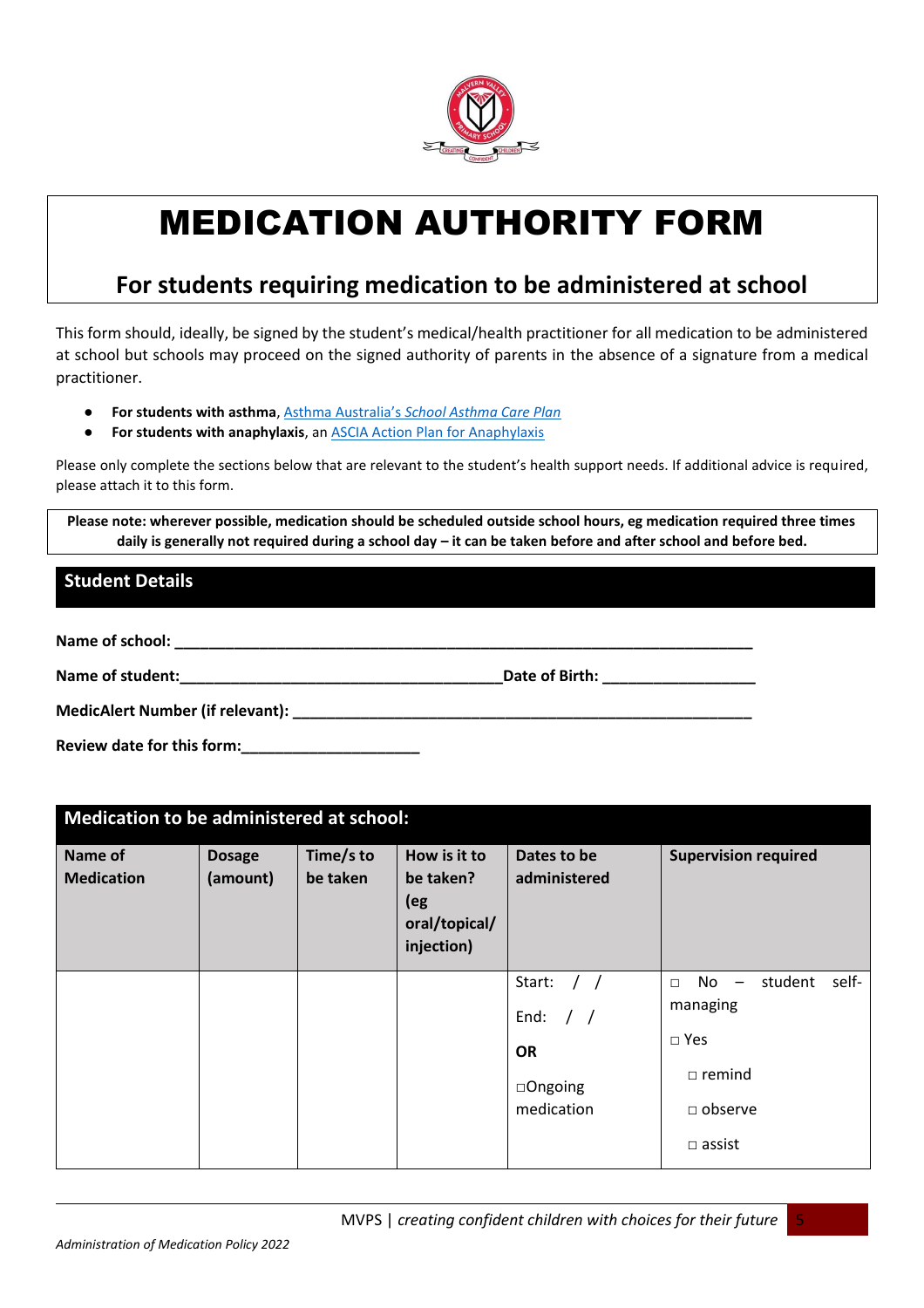|                                    |  |  |  |                                                                   | $\square$ administer                                                                                                                                                        |  |
|------------------------------------|--|--|--|-------------------------------------------------------------------|-----------------------------------------------------------------------------------------------------------------------------------------------------------------------------|--|
|                                    |  |  |  | Start: $/$ /<br>End: $/$ /<br><b>OR</b><br>□Ongoing<br>medication | student<br>self-<br>No<br>$\Box$<br>$\overline{\phantom{m}}$<br>managing<br>$\square$ Yes<br>$\square$ remind<br>$\square$ observe<br>$\Box$ assist<br>$\square$ administer |  |
| Medication delivered to the school |  |  |  |                                                                   |                                                                                                                                                                             |  |

\_\_\_\_\_\_\_\_\_\_\_\_\_\_\_\_\_\_\_\_\_\_\_\_\_\_\_\_\_\_\_\_\_\_\_\_\_\_\_\_\_\_\_\_\_\_\_\_\_\_\_\_\_\_\_\_\_\_\_\_\_\_\_\_\_\_\_\_\_\_\_\_\_\_\_\_\_\_\_\_\_\_\_\_\_\_\_\_\_\_\_\_\_\_\_ \_\_\_\_\_\_\_\_\_\_\_\_\_\_\_\_\_\_\_\_\_\_\_\_\_\_\_\_\_\_\_\_\_\_\_\_\_\_\_\_\_\_\_\_\_\_\_\_\_\_\_\_\_\_\_\_\_\_\_\_\_\_\_\_\_\_\_\_\_\_\_\_\_\_\_\_\_\_\_\_\_\_\_\_\_\_\_\_\_\_\_\_\_\_\_

Please indicate if there are any specific storage instructions for any medication:

## **Medication delivered to the school**

Please ensure that medication delivered to the school:

**□** Is in its original package

□ The pharmacy label matches the information included in this form

\_\_\_\_\_\_\_\_\_\_\_\_\_\_\_\_\_\_\_\_\_\_\_\_\_\_\_\_\_\_\_\_\_\_\_\_\_\_\_\_\_\_\_\_\_\_\_\_\_\_\_\_\_\_\_\_

\_\_\_\_\_\_\_\_\_\_\_\_\_\_\_\_\_\_\_\_\_\_\_\_\_\_\_\_\_\_\_\_\_\_\_\_\_\_\_\_\_\_\_\_\_\_\_\_\_\_\_\_\_\_\_\_

#### **Supervision required**

Students in the early years will generally need supervision of their medication and other aspects of health care management. In line with their age and stage of development and capabilities, older students can take responsibility for their own health care. Self-management should be agreed to by the student and their parents/carers, the school and the student's medical/health practitioner.

Please describe what supervision or assistance is required by the student when taking medication at school (e.g. remind, observe, assist or administer):

\_\_\_\_\_\_\_\_\_\_\_\_\_\_\_\_\_\_\_\_\_\_\_\_\_\_\_\_\_\_\_\_\_\_\_\_\_\_\_\_\_\_\_\_\_\_\_\_\_\_\_\_\_\_\_\_\_\_\_\_\_\_\_\_\_\_\_\_\_\_\_\_\_\_\_\_\_\_\_\_\_\_\_\_\_\_\_\_\_\_\_\_\_\_\_ \_\_\_\_\_\_\_\_\_\_\_\_\_\_\_\_\_\_\_\_\_\_\_\_\_\_\_\_\_\_\_\_\_\_\_\_\_\_\_\_\_\_\_\_\_\_\_\_\_\_\_\_\_\_\_\_\_\_\_\_\_\_\_\_\_\_\_\_\_\_\_\_\_\_\_\_\_\_\_\_\_\_\_\_\_\_\_\_\_\_\_\_\_\_\_

#### **Monitoring effects of medication**

Please note: School staff *do not* monitor the effects of medication and will seek emergency medical assistance if concerned about a student's behaviour following medication.

#### **Privacy Statement**

We collect personal and health information to plan for and support the health care needs of our students. Information collected will be used and disclosed in accordance with the Department of Education and Training's privacy policy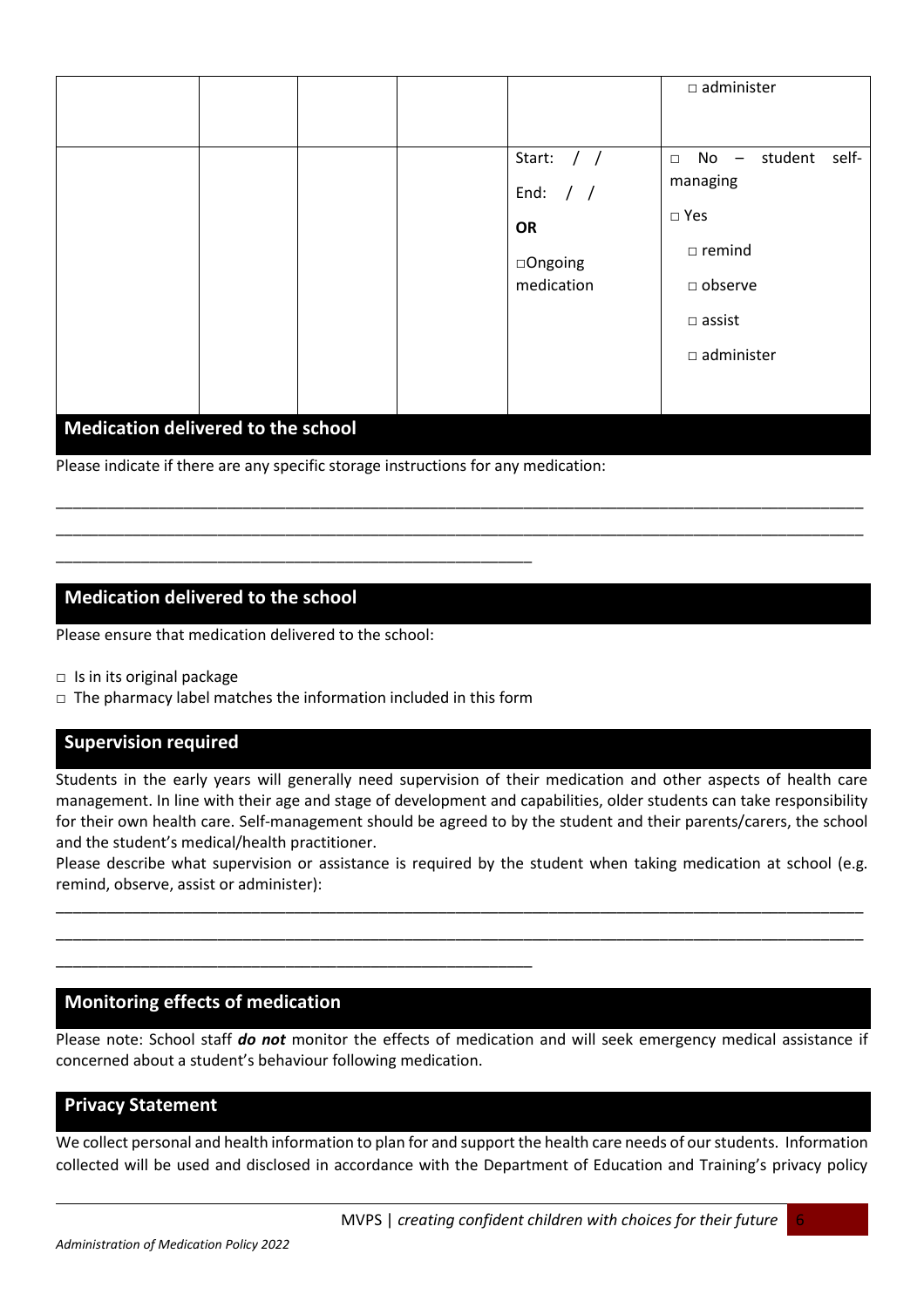which applies to all government schools and the law. The privacy policy is available at: [http://www.education.vic.gov.au/Pages/schoolsprivacypolicy.aspx\)](http://www.education.vic.gov.au/Pages/schoolsprivacypolicy.aspx)

| $\mid$ Authorisation to administer medication in accordance with this form:                                                                                                                                                    |  |
|--------------------------------------------------------------------------------------------------------------------------------------------------------------------------------------------------------------------------------|--|
|                                                                                                                                                                                                                                |  |
|                                                                                                                                                                                                                                |  |
|                                                                                                                                                                                                                                |  |
|                                                                                                                                                                                                                                |  |
| Professional role: enterprise and a series of the series of the series of the series of the series of the series of the series of the series of the series of the series of the series of the series of the series of the seri |  |
|                                                                                                                                                                                                                                |  |
|                                                                                                                                                                                                                                |  |